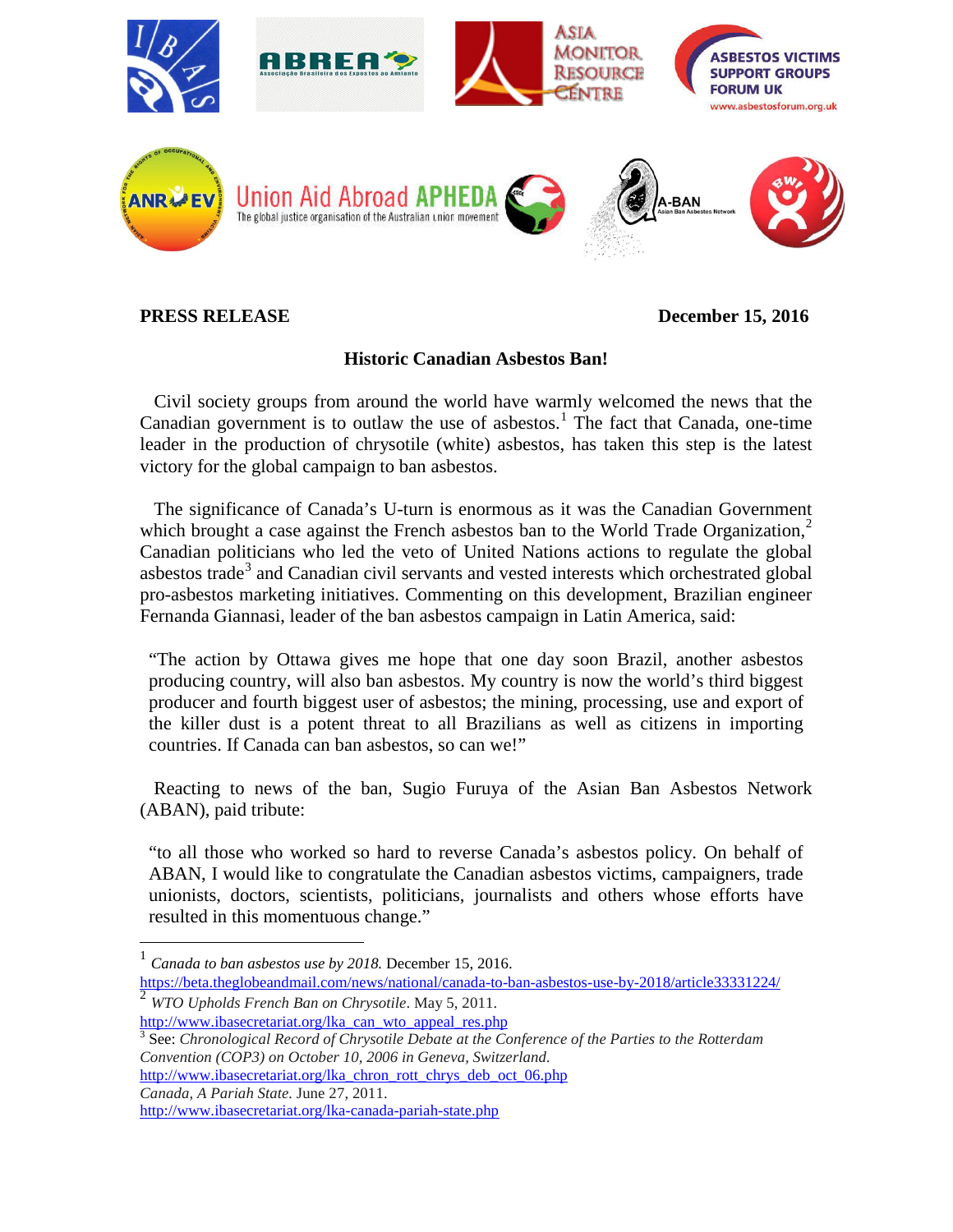Trade unionist Anup Srivastava from the Building and Woodworkers International was part of the 2010 Asian Solidarity Mission to Quebec.<sup>[4](#page-1-0)</sup> Reflecting on his experience during that trip in light of what has happened in Ottawa this week, he said:

"We in the trade union movement are delighted that finally Canada is creating history by bringing an end to all the pseudo science and has put to rest safe use theory debates on Asbestos. This is a landmark development and tribute to the thousands of workers and families who have died and continue to suffer across the world. For the workers' movement, the battle for a global ban continues."

 UK and Australian activists are urging Justin Trudeau's government to support initiatives to minimize deadly asbestos exposures with Executive Officer Kate Lee of Australia's Union Aid Abroad (APHEDA) highlighting the potent risks posed by continuing asbestos use in the industrializing world:

"Asia is a dumping ground for a rapacious industry that will not stop – despite overwhelming global evidence that asbestos kills and is a major health and economic cost to a country, the asbestos industry lobby will stop at nothing to turn a profit at the expense of human life through extensive asbestos manufacturing across Asia. We now need to mobilize this new commitment of the Canadian government to drive asbestos from the poorest countries on the planet. If we banned asbestos globally today, we know hundreds of thousands of lives would be saved."

Speaking on behalf of the Asbestos Victims Support Groups Forum UK, Chairperson Graham Dring echoed Ms. Lee's call to arms expressing the hope that Canada, one-time asbestos denier, would now support United Nations action under the Rotterdam Convention to impose regulations on the global asbestos trade.

The Canadian asbestos ban is a harbinger of things to come; in the  $21<sup>st</sup>$  century, the time is past when a dangerous and discredited technology can be allowed to endanger the lives of innocent populations. We call for justice for all those injured or killed by asbestos poisoning, an immediate and comprehensive international ban on asbestos, government action to remediate asbestos contamination of national infrastructures and a recategorization of the asbestos industry as persona non grata by international agencies, national governments and decision makers around the world.

 $\overline{a}$ 

<span id="page-1-0"></span><sup>4</sup> *Asian Solidarity Delegation to Quebec, Canada: Events in Canada.* December 18, 2010. [http://www.ibasecretariat.org/quebec\\_mission\\_2010\\_arch\\_events.php](http://www.ibasecretariat.org/quebec_mission_2010_arch_events.php)